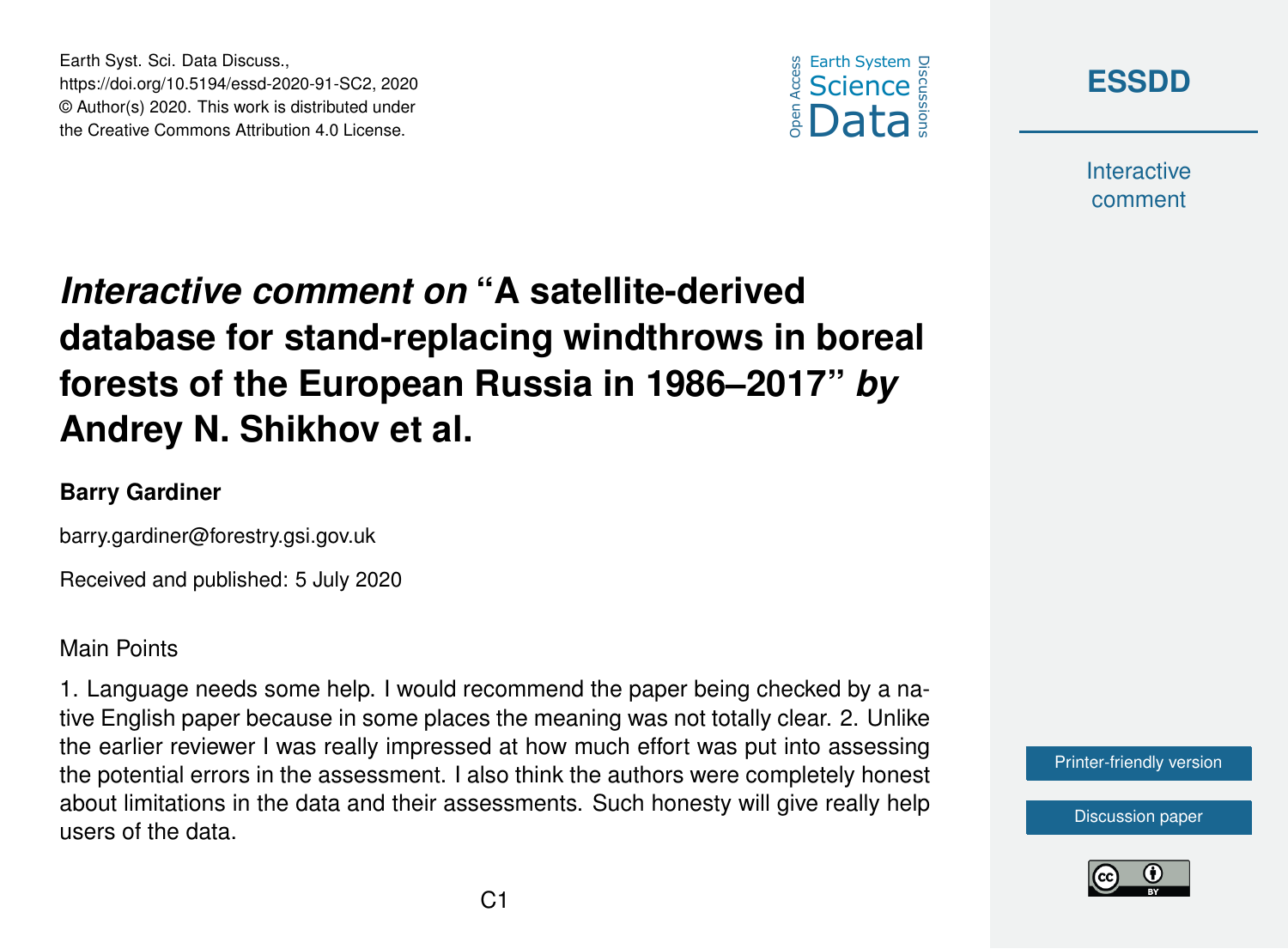Minor Points 1. I would recommend referencing the paper Ulanova, N.G., 2000. The effects of windthrow on forests at different spatial scales: a review. For. Ecol. Manage. 135, 155–167. https://doi.org/10.1016/S0378-1127(00)00307-8 This paper deals with the effects of wind in the Russian boreal forest. It is a brilliant and seminal paper. 2. "windthrow" not "windthrows" throughout. Plurals in English can be difficult. 3. I think early on you need to tell the reader that your analysis was done manually and not automated. That is important to understand the process. Also refer whenever possible to Fig. 2 which is super useful. 4. Page 6. I think some more justification of the limits you set would be helpful, for example the lower limits on size of EDAs. 5. Page 7. What did you do in highly populated areas? Did you just accept that you will have missed wind damage on some occasions? 6. Page 7, line 212. Use "represent" not "hold". 7. Page 8, line 222. Again justify the figure of 5-10 km. Do you use "rules" or is this judgement left to the observer? 8. Page 9, line 261. I think "predominately" is better than "prevalently". 9. Page 11, line 346. I think the symbol should be  $\sim$  rather than < 10. Page 13, line 367. When you say "less than 13%" what are you referring to? 13% of what? 11. Page 13, line 392. But trees could break. You don't manage wind break at all in your paper. 12. Page 13, line 398. Please define "parallel" and "successive". 13. Page 14, line 417. What do you mean by dark-coniferous? What species are you referring to? 14. Page 14, line 430. Too coarse for what? Correlation? With what? 15. Page 15, line 461. Write out local time not LT. 16. Page 490. Reference work in USA and Amazon on damage from derechos or squall lines. See a) Negrón-Juárez, R.I., Chambers, J.Q., Guimaraes, G., Zeng, H., Raupp, C.F.M., Marra, D.M., Ribeiro, G.H.P.M., Saatchi, S.S., Nelson, B.W., Higuchi, N., 2010. Widespread Amazon forest tree mortality from a single cross-basin squall line event. Geophys. Res. Lett. 37, 1– 5. https://doi.org/10.1029/2010GL043733 and b) Peterson, C. J., 2000: Catastrophic wind damage to North American forests and the potential impact of climate change. Sci. Total Environ.,262, 287–311. 17.

**Interactive** comment

[Printer-friendly version](https://essd.copernicus.org/preprints/essd-2020-91/essd-2020-91-SC2-print.pdf)

[Discussion paper](https://essd.copernicus.org/preprints/essd-2020-91)



Interactive comment on Earth Syst. Sci. Data Discuss., https://doi.org/10.5194/essd-2020-91,